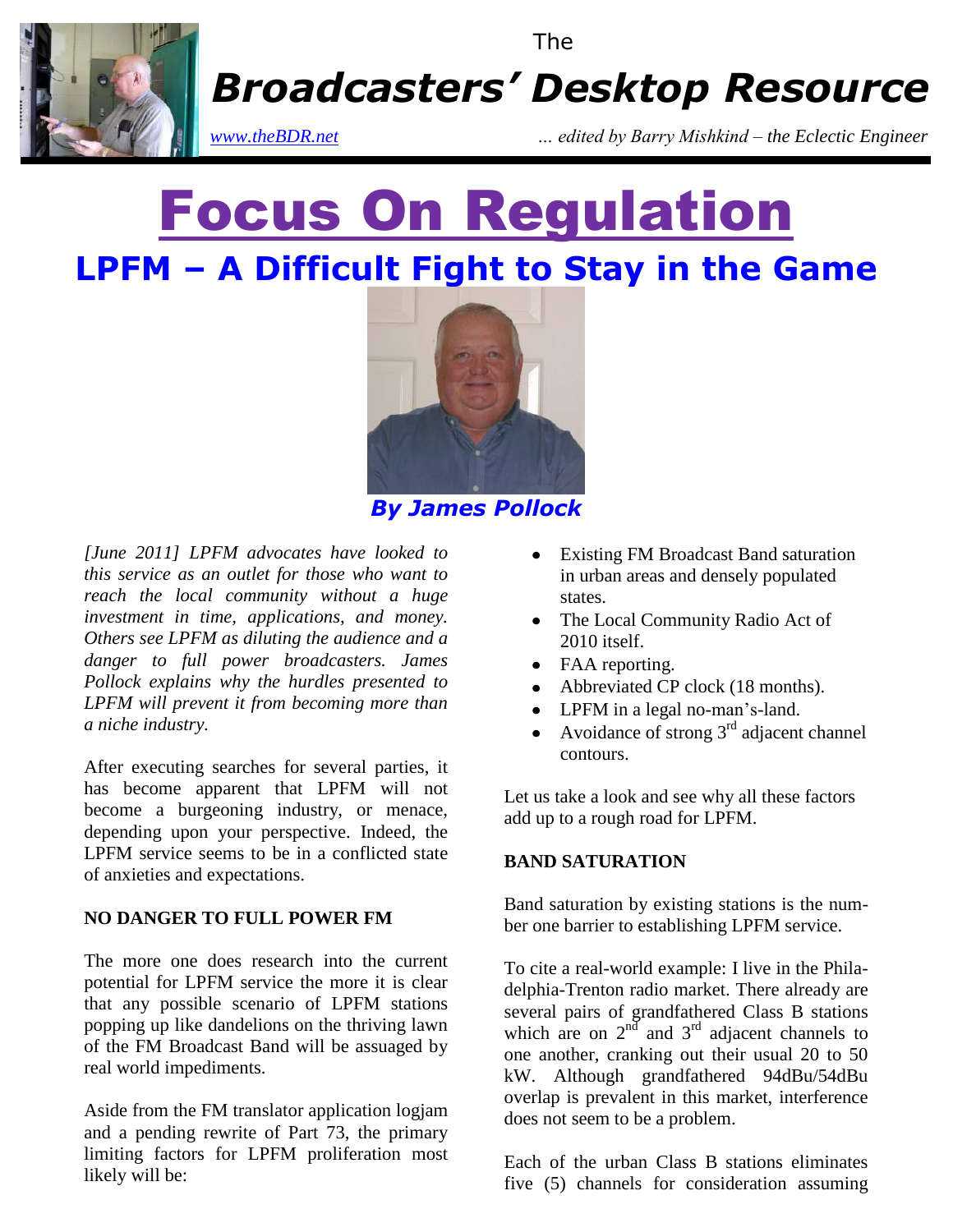that the FCC eliminates the protection requirements for  $3<sup>rd</sup>$  adjacent channels. The situation can be sized up rather quickly: Under current FCC Rules, none of the frequency pairs could harbor a new LPFM station, even if one of the Class B stations did not exist.

Sure, a few "holes" will appear from time to time. However, these holes usually end up getting filled in by a suburban Class A station or translator. Even after applying the elimination of the 3rd channel spacing restriction, it soon becomes apparent that someone's  $3<sup>rd</sup>$  adjacent channel is another's  $1<sup>st</sup>$  or  $2<sup>nd</sup>$  adjacent channel or co-channel.

The net result is that the band in Philadelphia is full, and the Local Community Radio Act of 2010 will have no effect on generating an LPFM opportunity.

#### **LOCAL COMMUNITY RADIO ACT OF 2010 (LCRA)**

*"We must pass it (the "Bill") to know what is in it." -* Nancy Pelosi, Speaker of the House 2008-2010.

The LCRA is only ten pages, double-spaced in 12 point Times Roman font. It is a quick read. If read repetitively, euphoria or consternation yield to their respective opposite status due to the nebulous and subtle surprises in the bill.

For instance, second adjacent channel waivers may be granted in lieu of geographical spacing requirements if propagation and terrain modeling is used to assure contour protection. However, while terrain shadowing may work in Telluride, Colorado, but there is no option for the "flat-landers."

Similarly, directional and composite antennas, which are effective in controlling the direction and strength of radio frequency radiation, are currently prohibited for LPFM. Another problem for LPFM stations trying to operate with permitted frequencies: The FM curves do not show distance to contour for any HAAT below 30 meters. The FCC needs to allow other analysis methods such as Longley-Rice – which is point-to point.

Or try this one: Section 7 of the Bill is of particular interest to New Jersey LPFM aspirants. In Section 7, paragraph 6 of the LCRA it seems that only New Jersey qualifies to shoulder some extra effort as written into HR-6533 whereby 74.1203 for translators kicks in.

The "bill" does not specifically mention the state of New Jersey. It is the manner of how the criterion is crafted:

*"…states with a population density of more than 1,000 persons per squaremile, and a total population of more than 3,000,000 …."* 

As you might have already guessed, New Jersey is the only state that qualifies under the LCRA.

#### **FAA REPORTING**

When an application for a Construction Permit (CP) is filed, the FCC will notify the FAA and you will get a form to fill out and send back to the FAA.

If the LPFM station is intended to occupy a multi-user tower, the FAA will want to know the frequency and ERP of all tower occupants (FAA form 7460-1). If it is a registered tower, there should be a prior IM study on file at the FAA; obtain a copy of it for "before" and "after" comparison.

The FAA will run its own inter-mod (IM) study, and issue a report. If you score a "hit" in the Aviation Band, the LPFM CP application may be jeopardized. You may have to save the application by submitting a statement which demonstrates that the "hit" will not be an issue.

This happened in 1986 when I assisted a new LPTV station in Trenton, NJ. At the time, The LP-TV was the sole occupant of their own tower. The FAA wanted to know the frequency, ERP and predicted field strength at the official geographical coordinates of Trenton-Mercer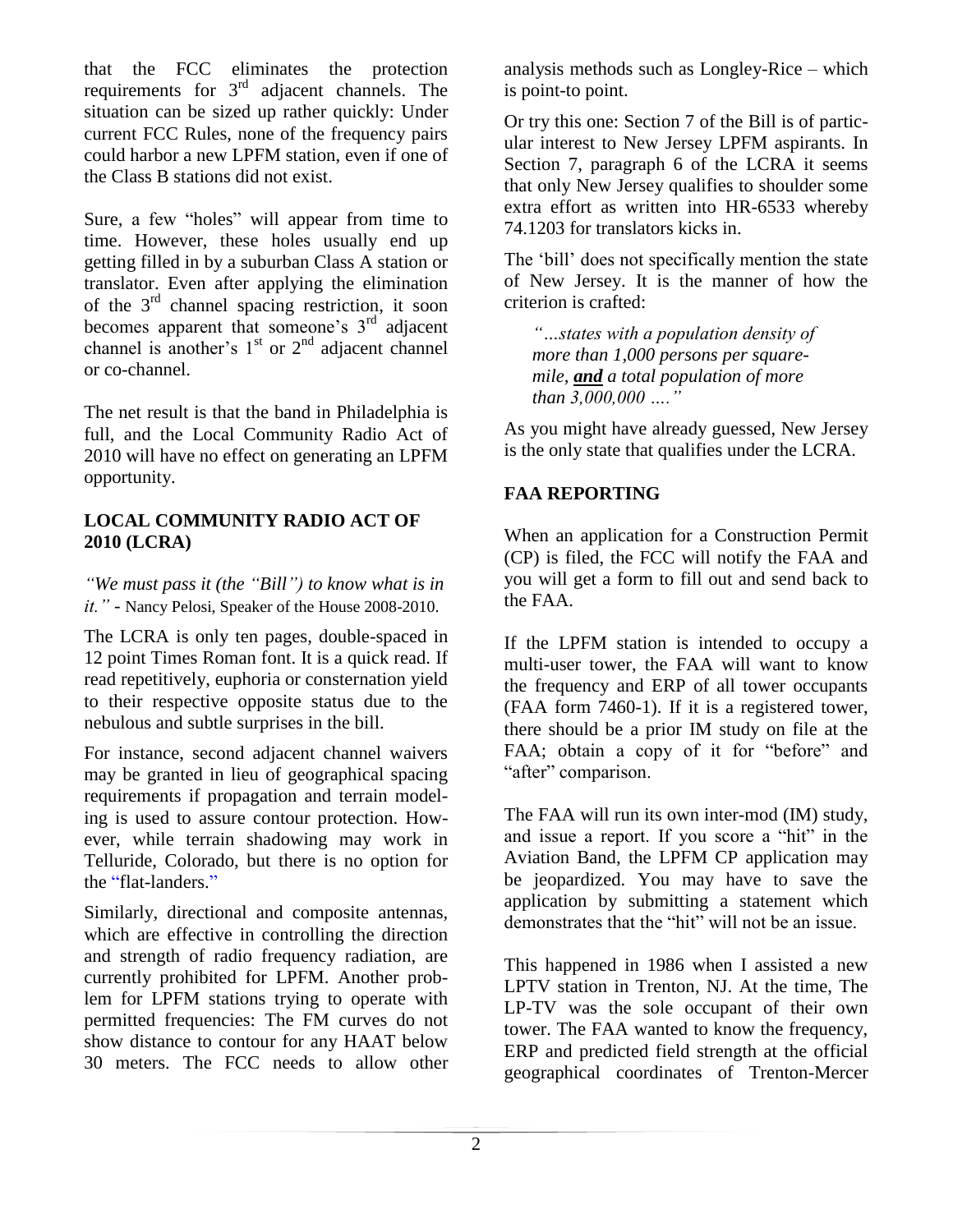County airport. Then the FAA wanted to know about "out of Aviation Band" signal strength.

In this case the FAA was interested because the existing tower was within a five mile radius of an airport with a control tower. I replied with the results and never heard from them again.

In Philadelphia, Pennsylvania; there are two colocated stations at 93.3 MHz (Class B) and 107.9 MHz (Class A). One of the  $3<sup>rd</sup>$  order IM products is 122.5 MHz which is in the communications sector of VHF Aviation Band. Obviously, the issue has been addressed on this one.

#### **ABBREVIATED CP CLOCK**

Let us say that you have a Construction Permit in hand.

The present LPFM CP term is only 18 months. It is not a lot of time. Time, more so, is of the essence. Depending on circumstances, it may require as much work as getting a full service station on the air. The only difference is the placement of the decimal point in specifying the transmitter power output.

An 18-month term enhances the risk of LPFM to delays due negotiations with local authorities, a stretch of bad weather, or getting the equipment together. Building your own tower will consume a big portion of the CP term, and leave little or no time to get the station on the air. Tower construction requires zoning and environmental approvals. It is also expensive. The rough rule of thumb is \$1,000 to \$2,000 per foot of tower height, depending upon the radio market in which the LPFM is proposed.

Due to the short term of the LPFM CP, an applicant may need to consider renting space on an existing tower which may have other tenants. And heaven forbid that you will ever need to file a "modification-of-CP" application. As it is now, any opportunity to make amendments is jeopardized.

In fact, if the CP term is not changed to the customary 36 months, then it is more likely that LPFM CPs will wither on the vine.

#### **LPFM IN NO MAN'S LAND**

LPFM applicants can find opportunities by the creation of spacing wedges – boxes which outline a "no-man"s-land" as defined by the non-overlapping spacing arcs from the existing stations. Unfortunately, the opportunities in noman"s-land are very limited.

This is because, many of these "no-man's-land" boxes and wedges can only be found in the middle of nowhere. For LPFM, the only way to serve the community is *to be in the community.*

Many of the wedges and boxes that do happen to be in suitable areas may succumb to zoning, NIMBYs (*Not in my back yard*), BANANAs *(Build Absolutely Nothing Anywhere Near Anything)*, and NOPEs *(Not On the Planet Earth)*.

Worse yet, if an applicant survives all this, any Class A (or better) full power station can knock an LPFM off the air at any time.

### **STRONG 3RD ADJACENT CONTOURS**

As a guideline for LPFM applicants, you need to find and study the contour which is 40 dB above the field strength of the other station from the proposed LPFM transmitter site. This is the ratio method that is often applied to FM translator stations.

For example, let us say that the  $3<sup>rd</sup>$  adjacent station has an F(50,50) signal of 70 dBu and it is within 200 meters of the proposed LPFM site. Add 40 dBu to that, which is 110 dBu.

Is the LPFM 110 dBu, F(50-10), contour confined to the property? Placing the antenna higher on the tower with less transmitter power may be a solution. Perform the reverse study as well. Next, determine the 100 dBu f(50,10) contour of the  $3<sup>rd</sup>$  adjacent station.